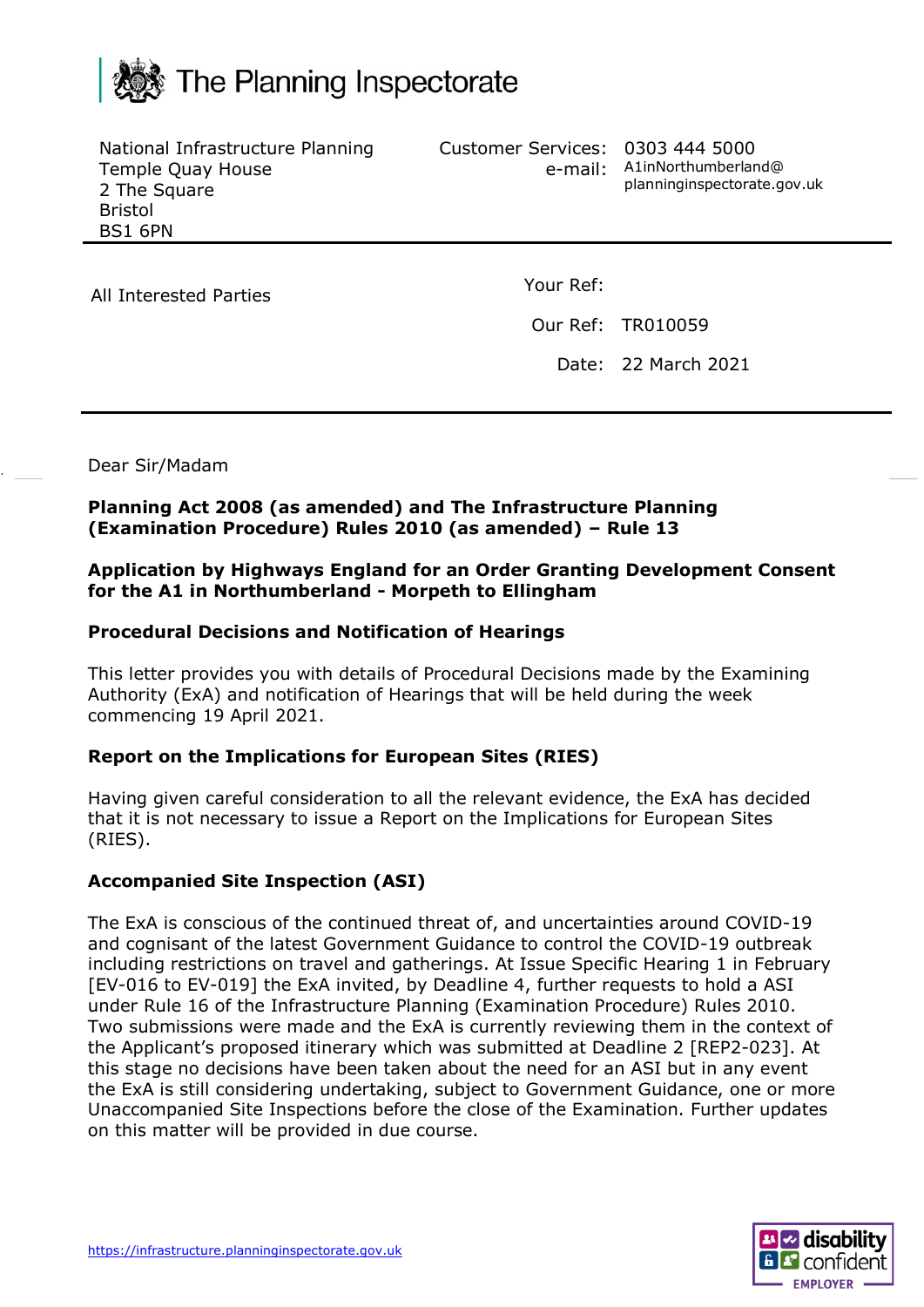# **Notification of Hearings under Section 91 and 92 of the Planning Act 2008**

The ExA has decided to hold Hearings in the week commencing 19 April 2021. Notice of the dates, times and format of these Hearings is provided at Annex A along with other important information about these events including details about the requests to be heard and the procedure that will be followed at Hearings.

Due to the issues around COVID-19 the ExA has made the Procedural Decision that these Hearings will be held by virtual means, through Microsoft Teams.

As set out in the Examination Timetable annexed to our letter of 6 January 2021, those Interested Parties who wish to speak at the Hearings should notify the Planning Inspectorate's Case Team know by emailing

[A1inNorthumberland@planninginspectorate.gov.uk](mailto:A1inNorthumberland@planninginspectorate.gov.uk) as soon as possible and no later than 5 April 2021. We would be grateful if you would inform us if you plan to attend a Hearing even if you do not wish to speak. Please ensure that you include your Interested Party reference number in your correspondence.

For those that do not wish to participate in the Hearings there is the opportunity to observe them in real time via a livestream link which will be published on the project page of the National Infrastructure Planning website shortly before the start of the Hearings. Alternatively, a full digital recording of the event will be made available on the same webpage as soon as possible after the close of the Hearings.

All documentation associated with this project, including information about the previous Hearings and the digital recordings of them can be found on the project page of the National Infrastructure Planning Website and can be accessed using this link: [https://infrastructure.planninginspectorate.gov.uk/projects/north-east/a1](https://infrastructure.planninginspectorate.gov.uk/projects/north-east/a1-innorthumberland-morpeth-to-ellingham/?ipcsection=docs) [innorthumberland-morpeth-to-ellingham/?ipcsection=docs](https://infrastructure.planninginspectorate.gov.uk/projects/north-east/a1-innorthumberland-morpeth-to-ellingham/?ipcsection=docs)

We look forward to continuing to work with all parties in the examination of this application.

If you have any further queries, please do not hesitate to contact us.

Yours faithfully

*Kevin Gleeson*

## **Lead Member of the Panel of Examining Inspectors**

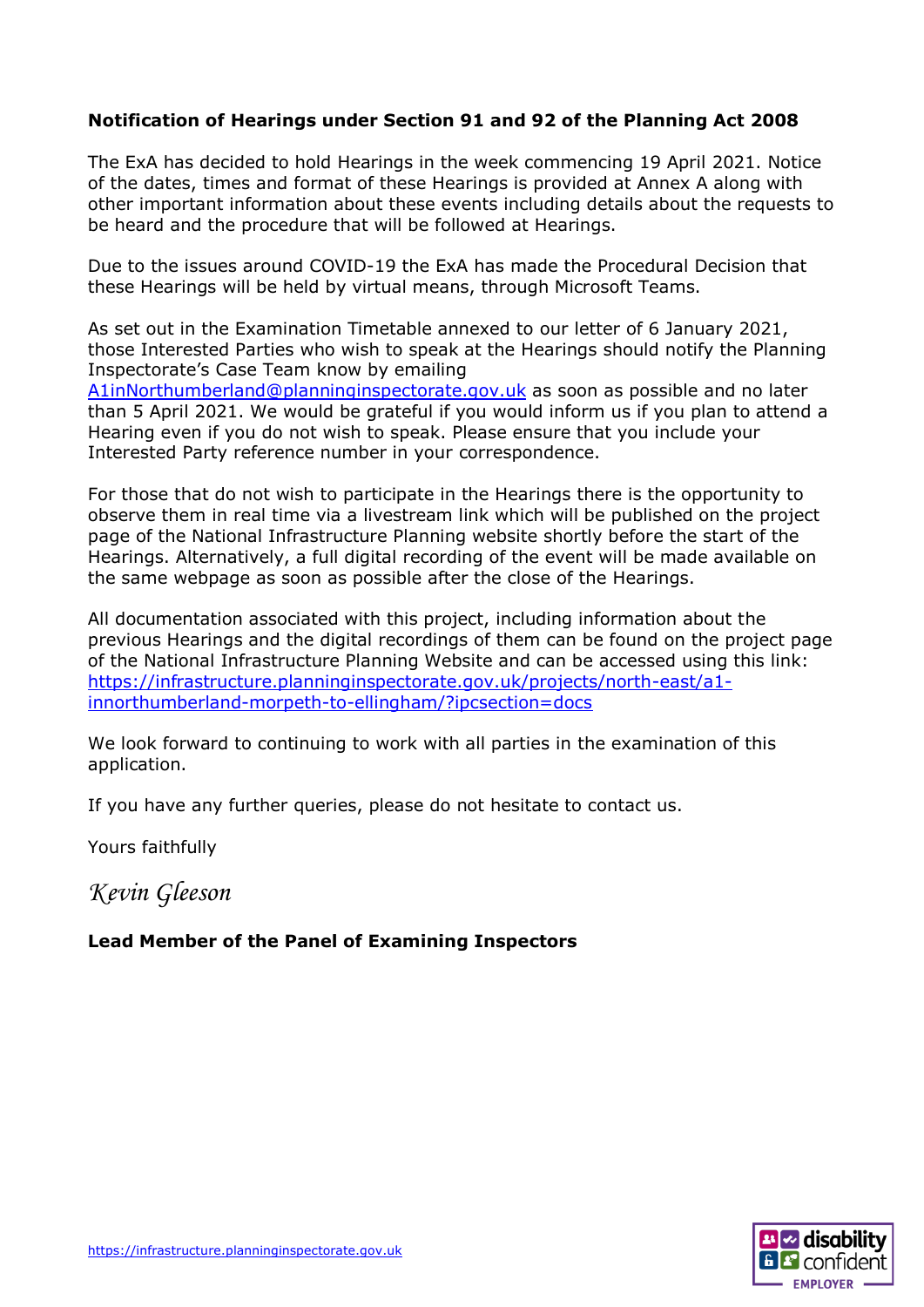## **Notice of Hearings, Requests to Appear and Procedure to be Followed at Hearings**

Notification of hearings under Sections 91 & 92 of the Planning Act 2008

Notification of the date, time and place of a Compulsory Acquisition Hearing and Issue Specific Hearing to be held during April 2021.

| <b>Date</b>          | <b>Hearing</b>        | <b>Start time</b> | <b>Venue</b>            |
|----------------------|-----------------------|-------------------|-------------------------|
| Tuesday,             | <b>Compulsory</b>     | <b>10.00 AM</b>   | <b>By Virtual Means</b> |
| <b>20 April 2021</b> | <b>Acquisition</b>    | Arrangements      | (See below)             |
|                      | <b>Hearing 2</b>      | Conference 9:40   |                         |
|                      | (CAH2)                | AM.               |                         |
| Wednesday,           | <b>Issue Specific</b> | 10.00 AM          |                         |
| <b>21 April 2021</b> | <b>Hearing 3</b>      |                   |                         |
|                      | (ISH3)                | Arrangements      |                         |
|                      |                       | Conference 9:40   |                         |
|                      | On Environmental      | AM.               |                         |
|                      | <b>Matters</b>        |                   |                         |
| Thursday,            | <b>Issue Specific</b> | 10.00 AM          |                         |
| <b>22 April 2021</b> | <b>Hearing 3</b>      |                   |                         |
|                      | (ISH3)                | Arrangements      |                         |
|                      |                       | Conference 9:40   |                         |
|                      | On Environmental      | AM.               |                         |
|                      | Matters               |                   |                         |
| Friday,              | <b>Hearings</b>       | 10.00 AM          |                         |
| <b>23 April 2021</b> |                       |                   |                         |
|                      | (Reserve Date)        | Arrangements      |                         |
|                      |                       | Conference 9:40   |                         |
|                      |                       | AΜ                |                         |

The ExA is conscious of the continued threat of, and uncertainties around, COVID19 and the latest Government guidance and restrictions. Equally, the Government has made it clear that the consenting processes for National Infrastructure Projects should progress. Therefore, the ExA has made a Procedural Decision that these Hearings will be held by virtual means, through Microsoft Teams.

### **Requests to appear at hearings**

If you wish to participate in either of the Hearings listed above, please let the Planning Inspectorate's Case Team know by emailing [A1inNorthumberland@planninginspectorate.gov.uk](mailto:A1inNorthumberland@planninginspectorate.gov.uk) by no later than 5 April 2021.

If you do not wish to speak but would like to observe any of the Hearings in real time, rather than retrospectively as a recording, it is the Applicant's intention to arrange a livestream of the Hearings. The link to the livestream will be published in advance on the A1 in Northumberland – Morpeth to Ellingham project page of the National Infrastructure website.

A full digital recording will be made available on the same web page as soon as possible after the close of the Hearing.